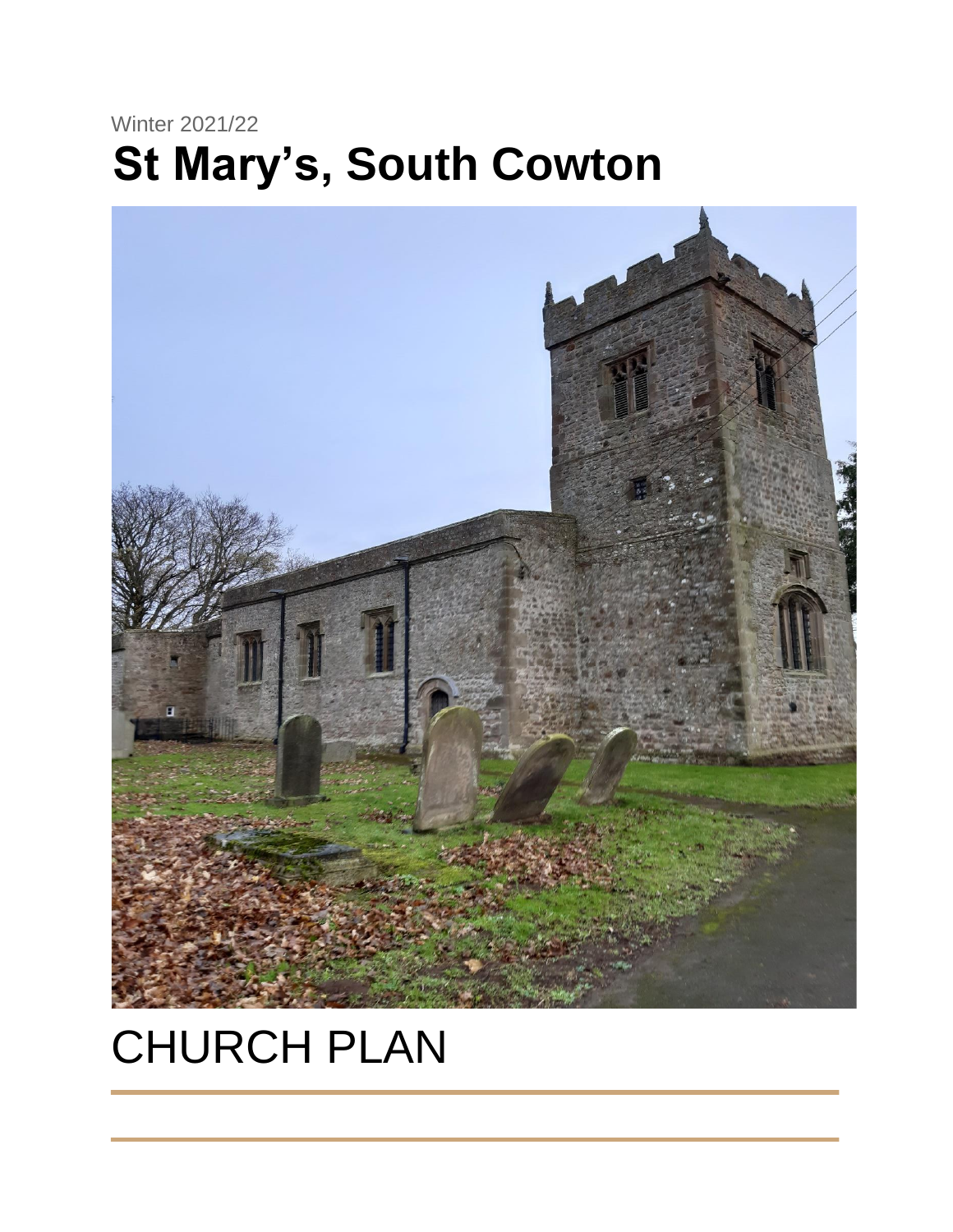#### **A finely-crafted church built in warring times**

St Mary's stands above the water meadows of South Cowton, the village having long disappeared. The settlement is mentioned in Domesday Book as 'Cudton', probably translating as 'Cuthbert's settlement'. A church dedicated to St Cuthbert (d. 687) may have existed here at that time. Any trace of an earlier building has disappeared and the present structure was built during the 1450s. To the South one gets a great view of the neighbouring castle on the hill to the south. Sir Richard Conyers, a supporter of the House of York, erected both buildings between 1450 and 1470 at the start of the Wars of the Roses.

This handsome church, like the castle, is sturdy in character. The heraldry and inscriptions carved onto the exterior walls of the tower and chancel indicate that the Boynton and Conyers families were instrumental in the church's construction. Inside the craftsmanship is superb, especially the stained glass, wall painting, consecration crosses and roof. There is also a porch with a barrel roof and room above and a strange 'two-faced' carving on a choir stall.

Christopher Conyers inherited the manor of South Cowton from Joan Beaufort, wife of Ralph Neville, first Earl of Westmoreland and grandmother to King Edward IV, Richard III and Warwick 'the Kingmaker'. Conyers' son Richard built the nearby castle and probably paid for much of the building of St Mary's. Effigies believed to be of Richard and his two wives lie in the chancel.

Above the porch door, the Latin inscription around the shield reads, 'Pray for the soul of Richard Conyers and Alice his wife'. The heraldry over the chancel door includes the inscription 'Christopher Boynton'. The architecture reflects the turmoil of the period, having been built during the Wars of the Roses. The tower is fortress-like and the nave, chancel and tall porch, with few decorative features except for heraldry, have the appearance of solidity and defense.

| <b>Financial Year</b>                     | 2016/17 | 2017/18 | 2018/19 | 2019/20 | 2020/21                 |
|-------------------------------------------|---------|---------|---------|---------|-------------------------|
| <b>Visitor</b><br><b>Numbers</b>          | 1,939   | 504     | 2,505   | 2,016   | <b>Not</b><br>available |
| <b>Conservation</b><br><b>Expenditure</b> | £0      | £0      | £2,431  | £0      | £3,656                  |
| <b>Maintenance</b><br><b>Costs</b>        | £8,821  | £1,747  | £2,358  | £1,998  | £1,548                  |
| <b>Utilities Costs</b>                    | £82     | £82     | £86     | £83     | £82                     |

### **Facts & Figures**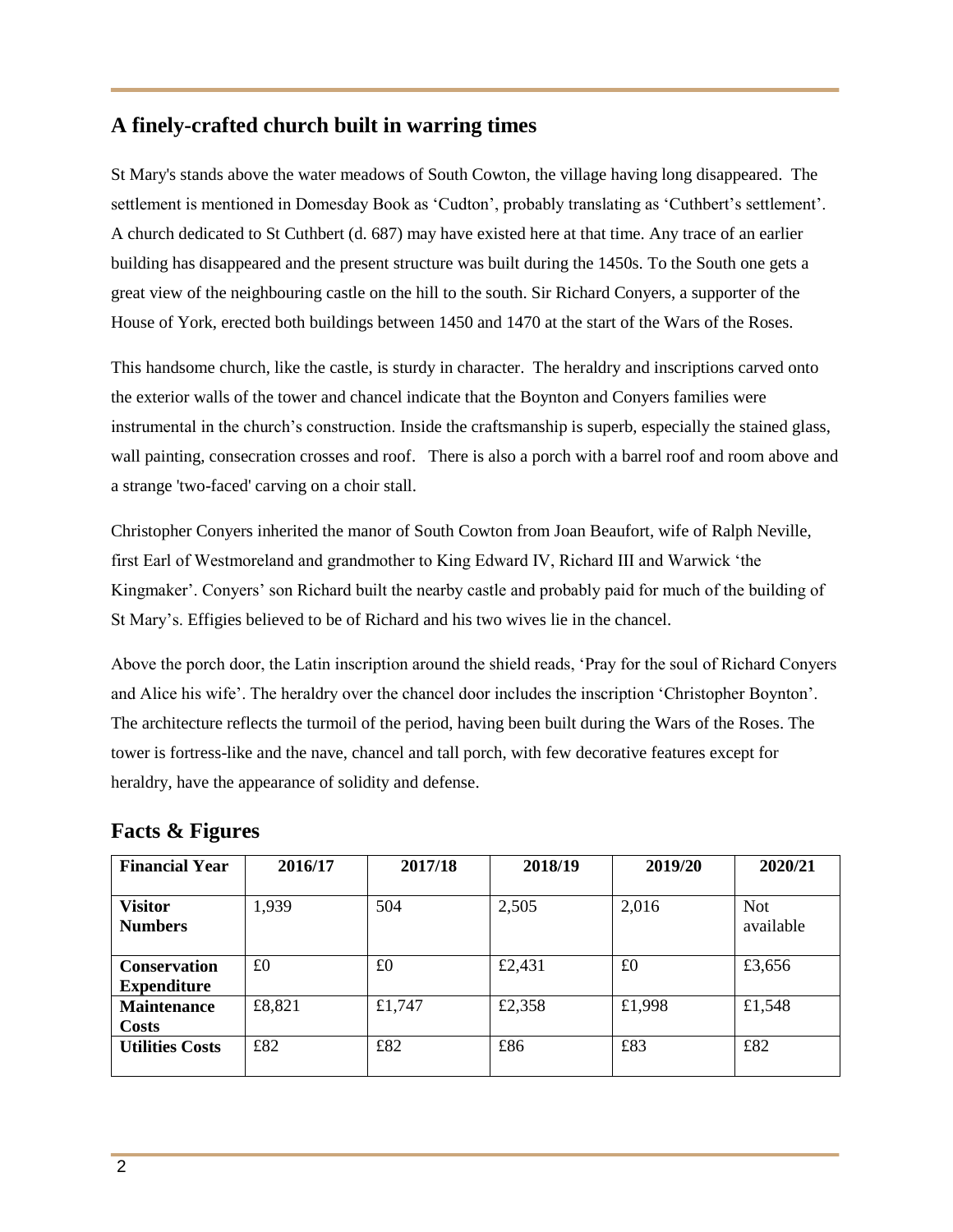#### **Conservation report:**

What have our Conservation Team identifies as priorities for the building in the short, medium and long term?

| Annualised maintenance costs (Exclusive of VAT):                    | £2,381  |
|---------------------------------------------------------------------|---------|
| Routine maintenance costs: (Per annum and exclusive of VAT): £1,290 |         |
| Other maintenance costs: (Exclusive of VAT):                        | £0.00   |
| Short term repairs                                                  | £27,460 |
| Medium term repairs:                                                | £25,295 |
| Long term repairs:                                                  | £0.00   |
| Desirable repairs:                                                  | £0.00   |

# **Get Involved!**

The Churches Conservation Trust (CCT) wants each of the churches it cares for to once again sit at the center of the community it serves, whatever that community looks like. Many of those churches however no longer have a physical village or community immediately around them or easily identifiable as such but that doesn't mean there isn't a community somewhere that can love and care for these often beautiful old buildings and breathe fresh life into them.

St Mary's at South Cowton fits that description perfectly. All that remains of the village are a few lumps in the ground of the field between it and the castle but it's a beautiful little church with an interesting and vibrant history. We, The CCT and a small number of already engaged local residents, and the church need a group of local people to come together and spend some of their valuable time caring for and using the church. The building is crying out for some enthusiasm, innovation and a little bit of love.

Some ideas already muted are to re-wild the churchyard, bringing back some wild flowers to the area and all the benefits that will bring for local wildlife and eco-diversity. Champing, like camping but in a church rather than a tent. This is proving extremely popular elsewhere it the CCTs portfolio with Champers crying out for places to Champ further North and maybe the return of some religious services to the church but none of these ideas will come to fruition without the support of the local community. The church may be in the custody of The CCT but it belongs to you.

Please attend our next community event at St Mary's to find out more and have your say. Your CCT Local Community Officer is Mark Sproat msproat@thecct.org.uk Tel: 07392087023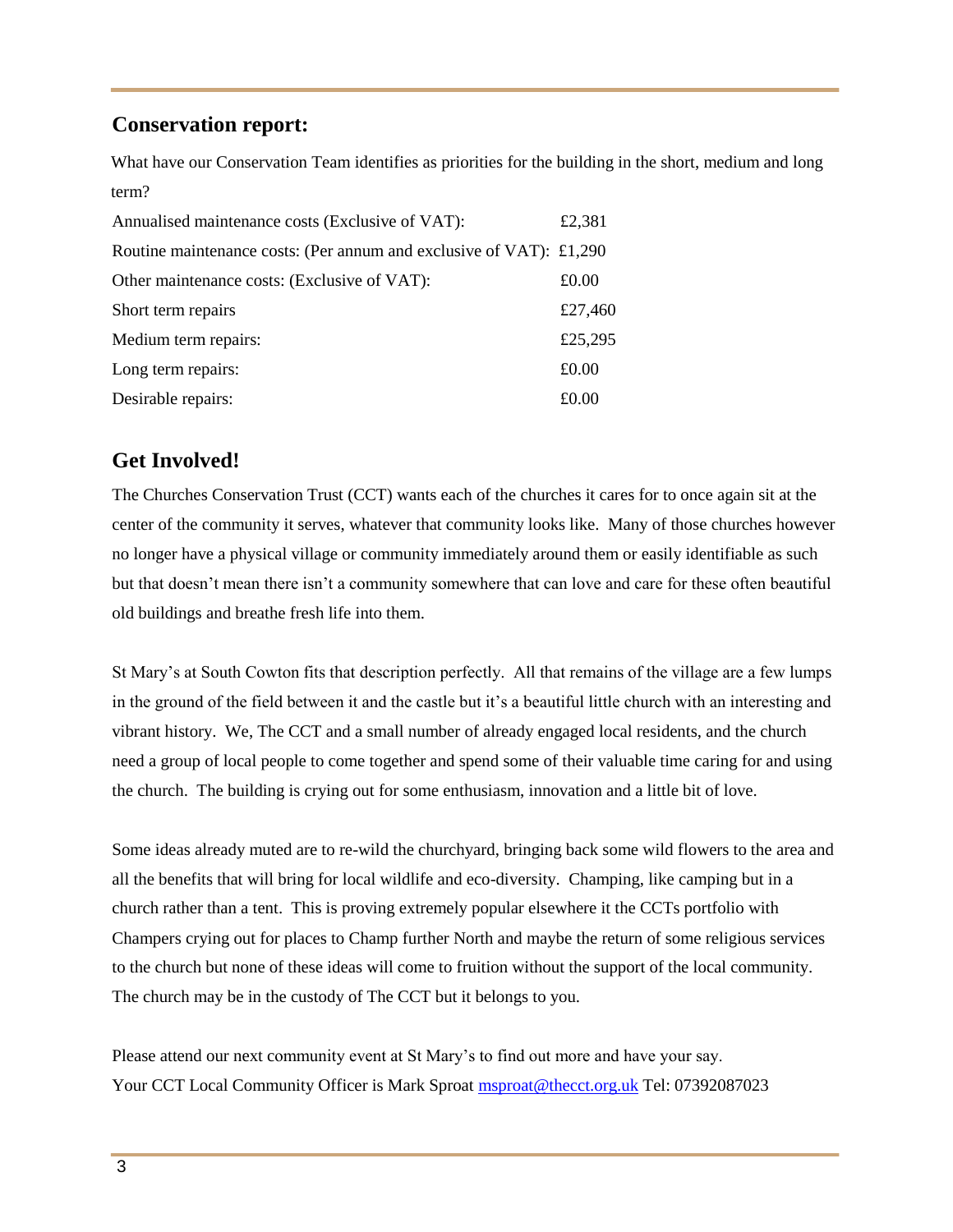# **Part B - Consultation**

Results of and comments on public consultation efforts and results to be recorded here:

#### **Saturday 12th March 2022:**

A church open day was held at St Mary's between 11am and 1pm. The event was well attended with maybe between 35-40 people in the church across the two-hour period. Mark Sproat explained to the assembled group that as a representative of the CCT we wanted to find a community that could get involved in and care for the church.

Referring to the Church Plan MS noted that ideas that had been suggested in conversations with local people are Re-wilding the Churchyard, Champing and the return of some religious services. There was a mixed response to the first two ideas on the day with some participants raising concerns with the idea of letting the churchyard go wild and the concerns of near-by residents being communicated through attendees of local residents. The idea of re-starting services at the church was well received on the day.

Further conversations took place between smaller groups and on a 1-2-1 basis. During these there was an expression of the concern that re-wilding would result in an overgrown and unkempt churchyard. One person referred to a churchyard locally and their opinion that anything similar at St Mary's would be opposed vehemently. Representations were made on behalf of the owner of the farm immediately next door to the church over their concerns around champing and the possibility of anti-social behavior that might be committed as a result. Reassurances we're given to try to allay these fears but further work and conversations are required in the community to develop support as plans progress.

Positive conversations were also had around the church on both subjects and the possibility of bringing services back to the church. Revd. David Bartlett was present and indicated that he would support the return of some services to St Mary's following further discussion with the community. Mark Sproat explained that the best way forward would be to create a community based group of supportive residents who could lead on future discussions around any proposals